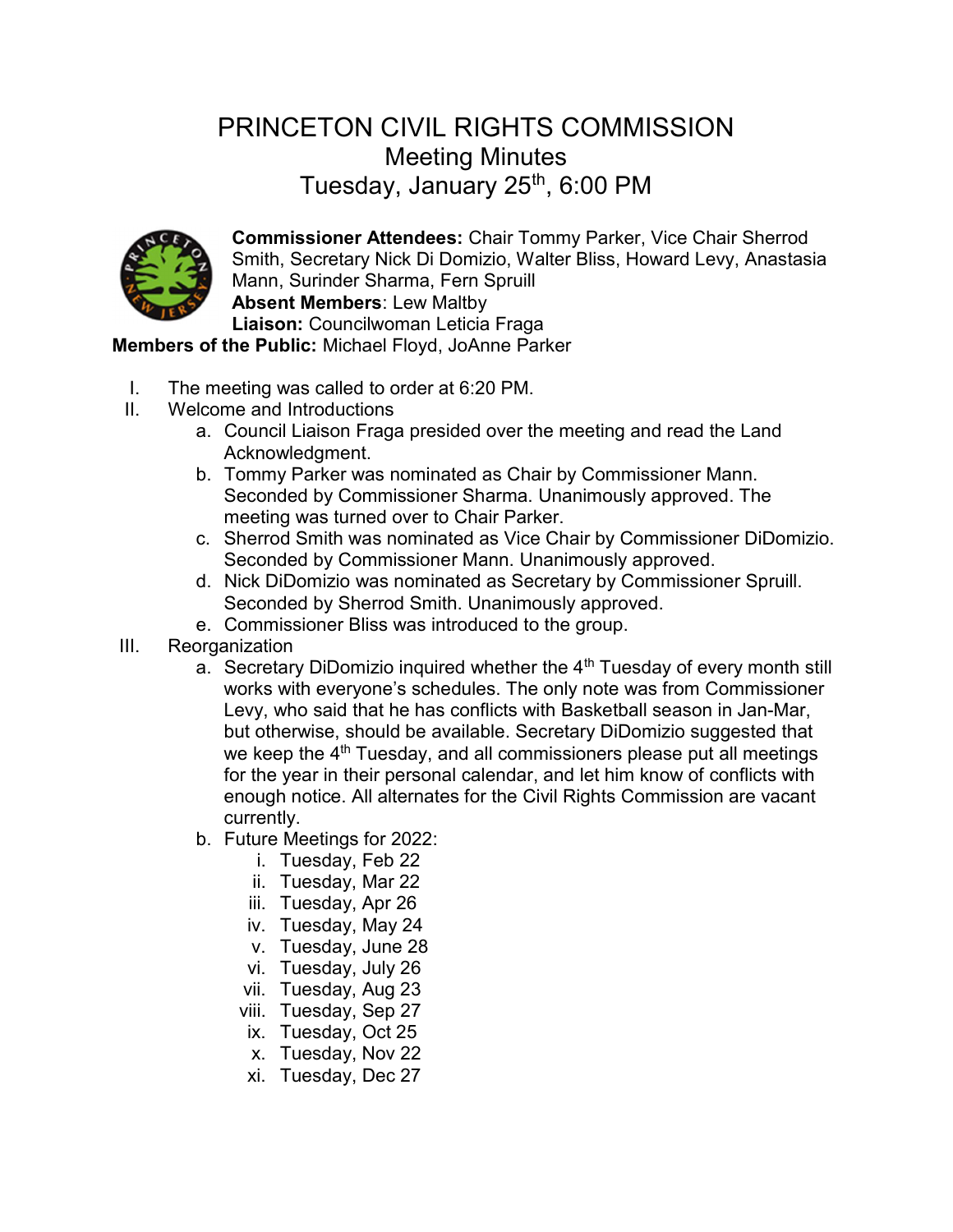- c. Council Liaison Fraga suggested creating a directory with names, contact and term so that people will be able to contact one another and know when term limits are up. Council Liaison Fraga and Secretary DiDomizio will work offline on this.
- d. Goals and Projects: Council Liaison Fraga noted that several council members have been pushing to meet to discuss goals. Once that is set, they will invite BCC's to join and set goals base on what the council has set. Commissioner Mann recommended setting the CRC date as soon as possible via Doodle Poll. Some discussion was had around location (virtual or in person).
- IV. Council Liaison Report
	- a. Public Health Department
		- i. The Public Health Department has set up a new COVID testing site in collaboration with Ridgewood. There is no out-of-pocket cost, but those who are insured should bring their identification cards anyway. They do take walk-ins, but they encourage that you make an appointment. The website is testnj.online.
		- ii. Vice Chair Smith inquired about mask availability. Council Liaison Fraga noted that the health department is distributing surgical masks, and they ordered N95 masks, but they have not arrived yet.
	- b. Communications/Newsletter
		- i. Council Liaison Fraga noted that a communications committee was created last year. We can ask them to add announcements to the twice-weekly newsletter that gets sent out via email.
- V. October Minutes were approved unanimously.
- VI. Committee Reports
	- a. Civilian Review Board
		- i. Discussion tabled because Commissioner Maltby was not present.
	- b. Equity and Reparations
		- i. Vice Chair Smith noted that he wants to keep up this discussion. Commissioner Mann said that the resolution is in good shape and people should review. The committee is currently ad-hoc.
			- 1. Link to Resolution: Link
		- ii. Commissioner Mann and Vice Chair Smith asked Council Liaison Fraga about the next steps. Council Liaison Fraga said that it needs to be put onto the calendar. A presentation is encouraged. Action items should be outlines specifically on implementation.
		- iii. Vice Chair Smith also inquired about a strengthened version of the Resolution Declaring Racism A Public Health Crisis. Council Liaison Fraga noted that a direct review session is needed with Council. Commissioner Sharma recommended an internal discussion to familiarize new members of the CRC. Vice Chair Smith noted that everyone will be looped in on any discussions going forward.
- VII. Chair Report